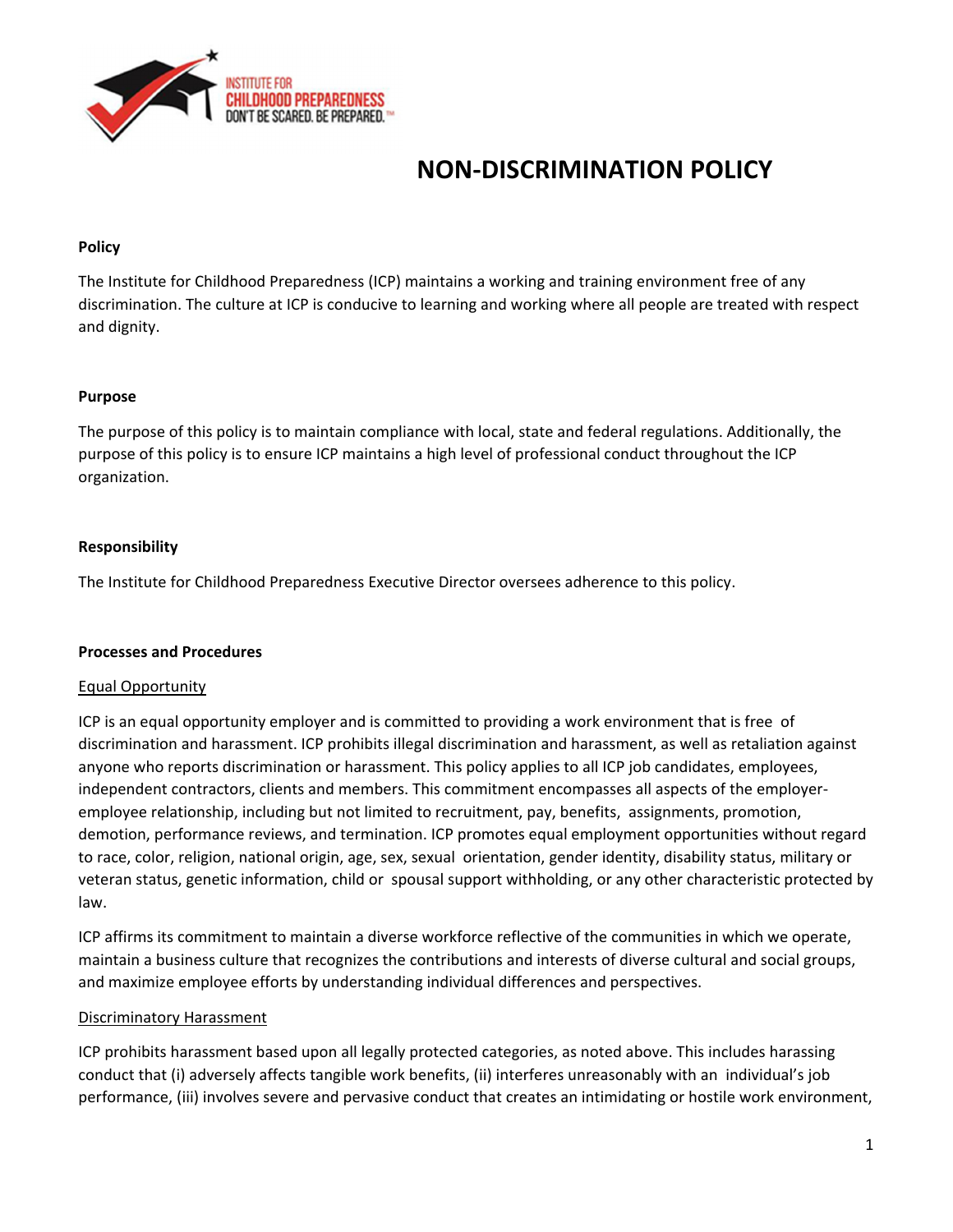or (iv) otherwise violates any applicable legal standard. It can consist of any type of unwelcome derogatory or humiliating conduct directed at an individual or group of individuals on the basis of any protected category.

Patterns of behavior and practices that may amount to discriminatory harassment could include, but are not limited to:

1) Verbal comments, *e.g.*, offensive epithets, jokes, insults or slurs.

2) Visual conduct, *e.g.*, inappropriate posters, photos, cartoons, or screen savers.

3) Written material, *e.g.*, threatening or offensive letters or notes.

4) Electronic communication, *e.g.*, verbally or visually harassing emails or ICP‐sponsored social media postings.

5) Physical conduct, e.g., assaults, obstructing movement, or other physical interference or disruption of an individual's normal work environment.

# Prohibitions

The Institute for Childhood Preparedness does not restrict access to products, programs and services, or treatment of any individual accessing it's products, programs and services based on discrimination of gender, race, religion, ethnicity, sexual orientation, disability or age. This policy includes prohibitions of harassment of program participants, customers, and employees, i.e., racial harassment, sexual harassment, and retaliation for filing complaints of discrimination. Speakers, presenters and external experts and consultants involved in developing, administering, and delivering ICP education sessions, training courses, workshops or presentations at any ICP event are expected to maintain a high standard of professionalism and are not to discriminate or make discriminatory remarks based on gender, race, religion, ethnicity, sexual orientation, disability or age.

ICP ensure strict adherence to all federal, state and local harassment laws.

# Communication

The Institute for Childhood Preparedness publicly posts their Non‐Discrimination Policy on their website (childhoodpreparedness.org) for all learners, trainers, employees and anyone affiliated with ICP to access. A written format of the policy is also available upon request by contacting info@childhoodpreparedness.org.

Additionally, all instructors, trainers, contractors, developers, employees and any persons affiliated with the Institute for Childhood Preparedness must acknowledge said policy through completion and submission of the signed Policy Acknowledgement (provided below). This policy is provided electronically at the start of the relationship with ICP and provided yearly via email.

# Acknowledgement

All current employees, contractors, developers and trainers must submit the Policy Acknowledgement (provided below) within 30 days of engagement with the Institute for Childhood Preparedness. If the Policy Acknowledgement is not received, the employee, contractor, developer or trainer will receive a written notice and have 10 days to submit the Policy Acknowledgement. If it is not received at the 40 day mark, the employee, contractor or trainer will be terminated from contract with the Institute for Childhood Preparedness.

Additionally, all employees, contractors, developer and trainers must have a current signed Policy Acknowledgement submitted on an annual basis. This occurs each January, with all forms due before January 30th.

# Acceptance and Retention

The Institute for Childhood Preparedness Executive Director directly receives all form submission via info@childhoodpreparedness.org. The Executive Director is responsible for ensuring all Policy Acknowledgments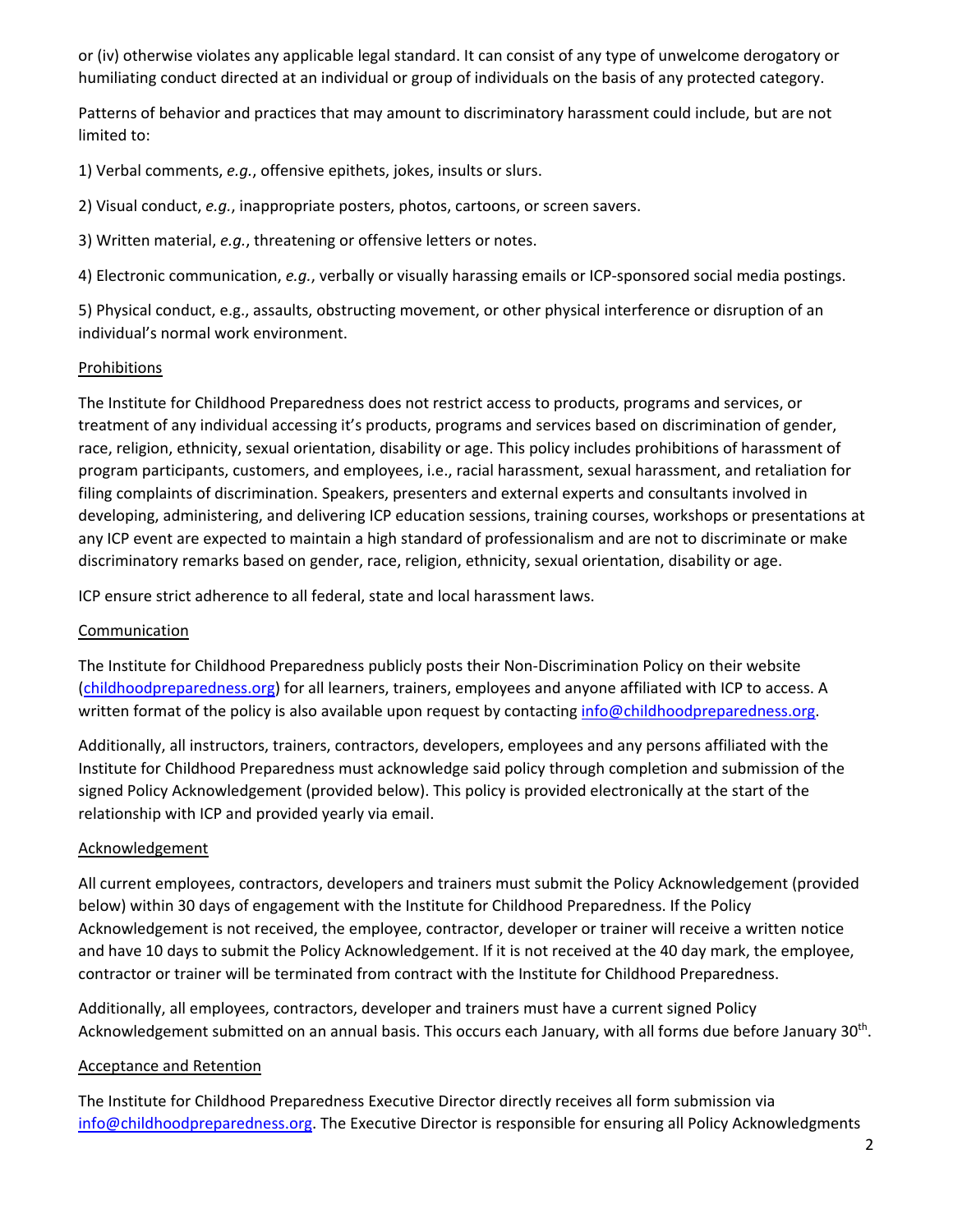are received timely and are current. The Executive Director is also responsible for electronic retention of all Policy Acknowledgements.

### Complaints and Whistleblowers

ICP is committed to maintaining a workplace where employees are encouraged to report suspected violations of law or official policies, and cooperate in investigations without fear of retaliation. ICP has established the following procedures to be followed when reporting violations.

Suspected violations of law or official ICP policies (including, but not limited to, alleged discrimination, harassment, violation of other labor and employment laws, antitrust violations, fraud, or misappropriation of financial resources or property) should be reported immediately to the Executive Director. This report may be made electronically through email, via telephone or via in‐person meeting.

ICP receives funding through federal awards. Evidence of gross mismanagement of federal funds, a gross waste of federal funds, an abuse of authority relating to a federal award, a substantial and specific danger to public health or safety, or violation of law, rule or regulation related to federal award must be reported directly under this policy and may be reported to the responsible federal agency.

Supervisors receiving information about alleged policy or legal violations must notify the Executive Director immediately. Any supervisor who fails to do so will be subject to discipline, up to and including termination.

The action taken by ICP in response to a complaint will depend on the nature of the complaint. All complaints will be investigated promptly and impartially. The Executive Director will conduct the investigation and will attempt to complete the investigation and report its results within 30 days. Depending on the nature and complexity of the complaint, the Executive Director will determine what type of an investigation will be conducted and to determine the form that such an investigation should take. Some complaints may be resolved without the need for an extended investigation. ICP reserves the right to take interim action regarding a complaint pending a complete investigation, including but not limited to, a leave of absence, suspension, transfer of the employee who reportedly violated ICP policy or the law. Individuals who submit complaints under this procedure are not responsible for investigating the activity, or for determining fault or corrective measures.

All complaints will be addressed in a manner intended to protect the identity of any whistleblower, to the extent reasonable and appropriate under the circumstances and applicable laws, and with the understanding that details of complaints may need to be shared with others in order to investigate such complaints properly, and to allow the accused the opportunity to defend him/herself. Anonymously submitted complaints are discouraged, but will be considered to the extent possible based on the information provided. Any employee found by ICP to have violated the law or an official ICP policy will be subject to discipline, up to and including termination.

ICP expressly prohibits any form of retaliation, such as harassment, intimidation or adverse employment actions, against employees who raise suspected violations of law or official ICP policies, or cooperate in ICP inquiries or investigations. Any employee who engages in retaliation will be subject to discipline, up to and including termination.

Any employee who in good faith believes that he or she has been subjected to any form of retaliation as a result of reporting a suspected violation of law or official ICP policy should report such incident to the Executive Director immediately. Supervisors who receive information about possible retaliation must inform the Executive Director immediately. Any supervisor who fails to do so will be subject to discipline, up to and including termination.

Furthermore, any employee found to have abused this complaint procedure, for example, by knowingly making false reports of violations or false statements during the investigation of a complaint, also will be subject to discipline, up to and including termination.